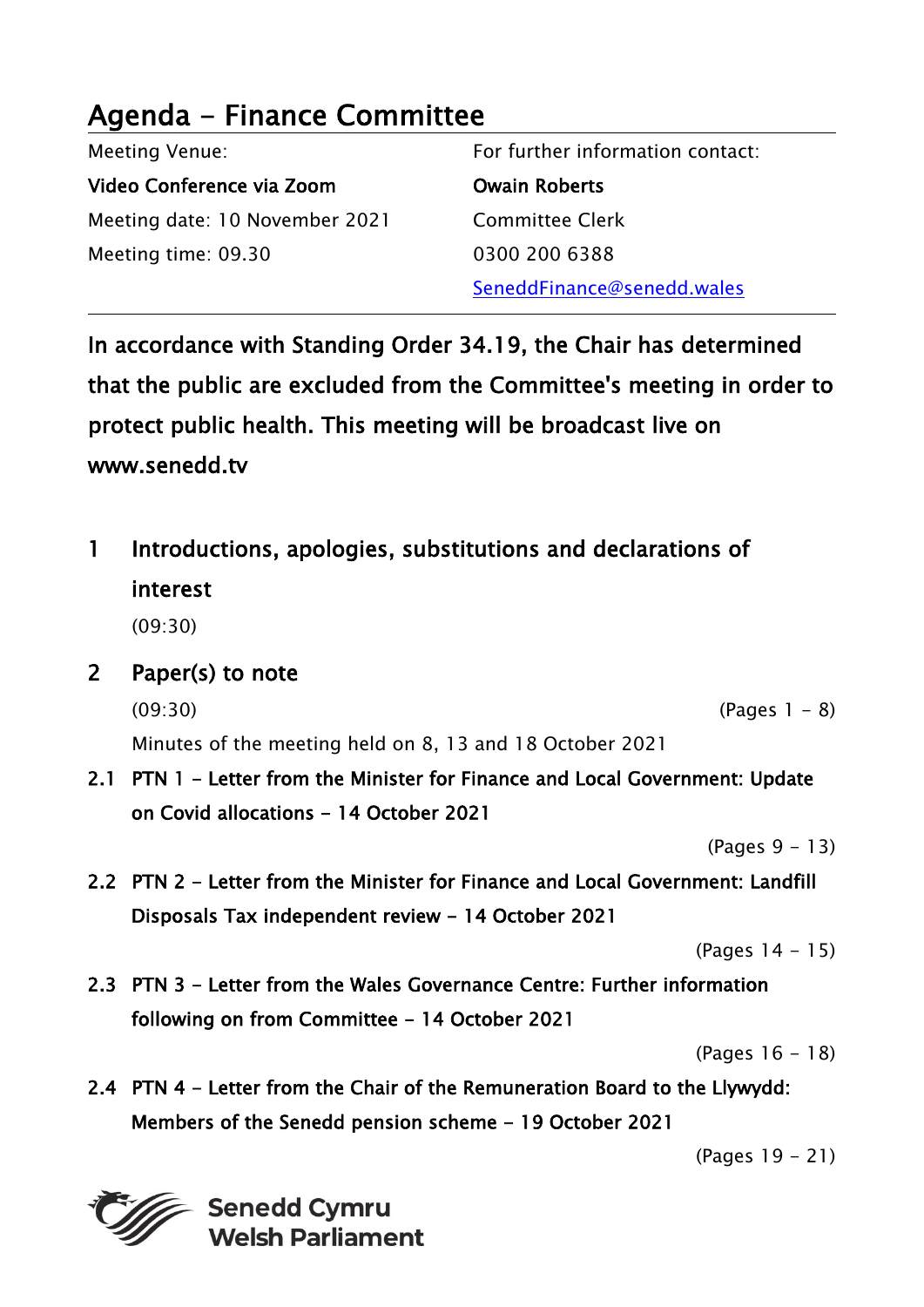2.5 PTN 5 - Letter from the Scottish Public Services Ombudsman: Annual Report – 19 October 2021

(Pages 22 - 23)

2.6 PTN 6 - Letter from the Commissioner for Budget and Governance: Senedd Commission Engagement work – 19 October 2021

(Pages 24 - 25)

2.7 PTN 7 - Letter from the Minister for Finance and Local Government: Welsh Government's 'Tax Policy Framework Update' and 'Tax Policy Work Plan for 2021-2026' - 3 November 2021

(Pages 26 - 29)

# 3 Audit Wales - Scrutiny of the Estimate 2022-23 and Interim Report: Evidence session

(09:30 - 10:30) (Pages 30 - 113) Adrian Crompton, Auditor General for Wales Lindsay Foyster, Chair of the Wales Audit Office Kevin Thomas, Executive Director of Corporate Services, Audit Wales

#### Supporting documents:

FIN(6)-09-21 P1- Estimate of Income and Expenses for Audit Wales for the year ended 31 March 2023 FIN(6)-09-21 P2 – Supporting information for the Estimate of Income and Expenses for Audit Wales for the year ended 31 March 2023 FIN(6)-09-21 P3 – Interim Report – An assessment of progress made against our 2021-22 Annual Plan during the period 1 April to 30 September 2021 FIN(6)-09-21 P4 – Letter from Audit Wales: Updates on the Travel & Subsistence review, and Five year Strategic Plan – 1 November 2021 Research Service brief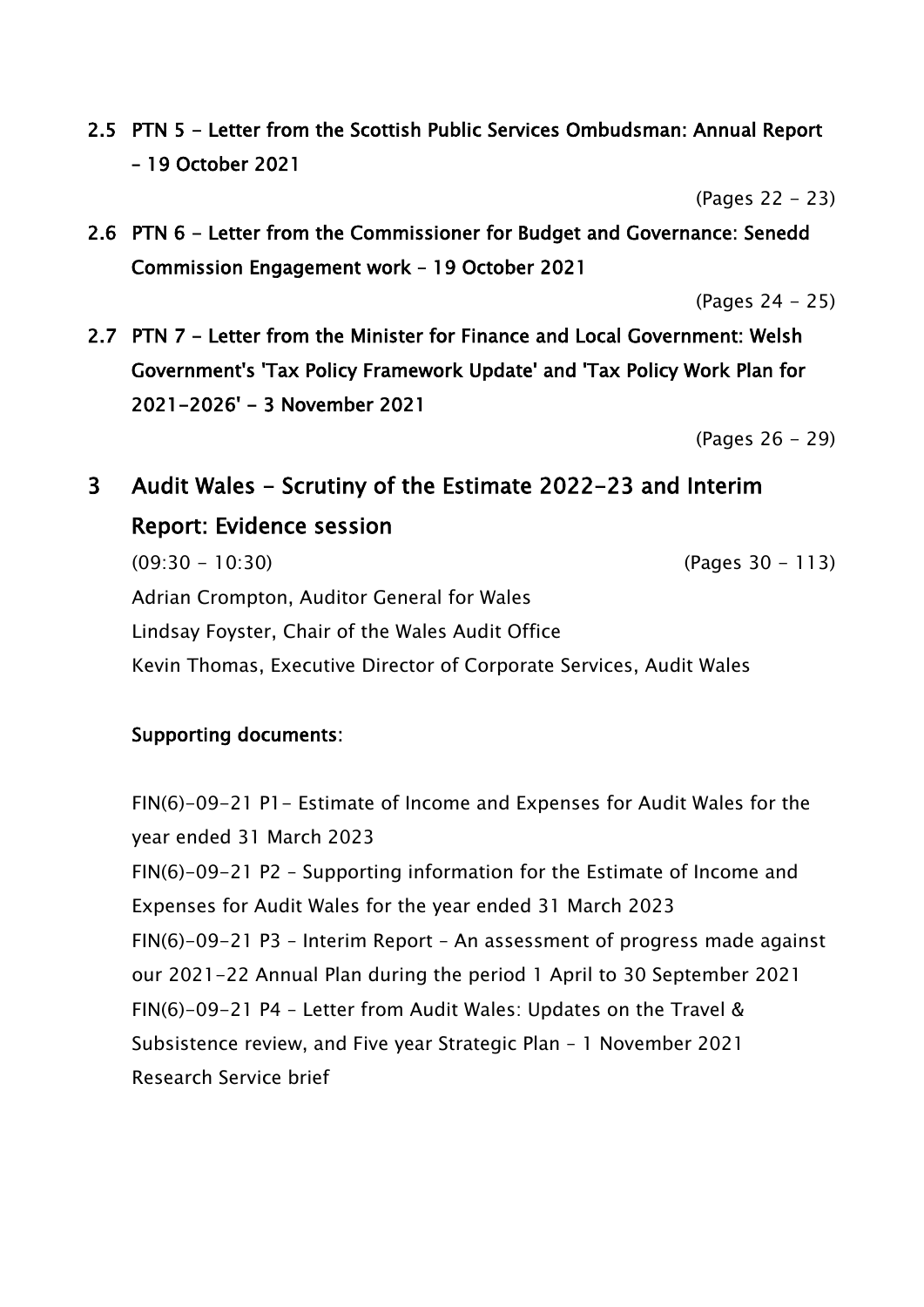4 Motion under Standing Order 17.42 (ix) to resolve to exclude the public from the remainder of this meeting and the meeting on 19 November 2021.

(10:30)

# 5 Audit Wales - Scrutiny of the Estimate 2022-23 and Interim Report: Consideration of evidence  $(10:30 - 10:45)$

6 Public Services Ombudsman for Wales (PSOW) – Scrutiny of the Estimate 2022-23: Consideration of draft report (10:45 - 11:15) (Pages 114 - 158)

Supporting documents:

FIN(6)-09-21 P5 - Letter from the PSOW: Estimates 2022/23 - 21 October 2021 FIN(6)-09-21 P6 - Revised Estimate 2022-23 FIN(6)-09-21 P7 - Draft report

## Technical break (11:15 - 11:30)

### 7 Welsh Revenue Authority - Introductory session

 $(11:30 - 12:00)$ Dyfed Alsop, Chief Executive, Welsh Revenue Authority Sam Cairns, Chief Operating Officer, Welsh Revenue Authority Melissa Quignon-Finch, Chief People Officer, Welsh Revenue Authority Adam Al-Nuaimi, Head of Data Analysis, Welsh Revenue Authority

# 8 Oversight of the Public Services Ombudsman for Wales – Terms and conditions of appointment

Supporting documents:

(12:00 - 12:10) (Pages 159 - 167)